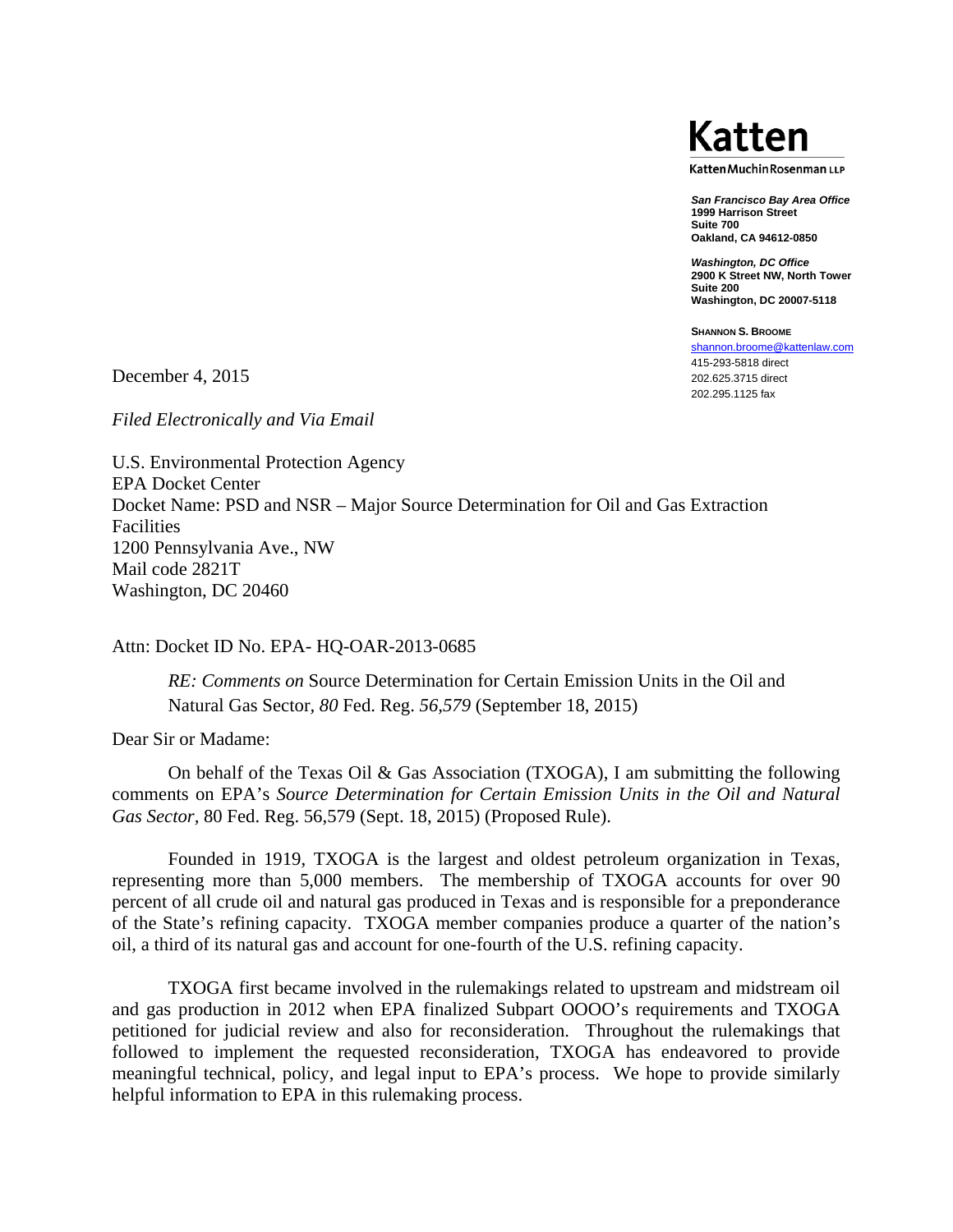In this rulemaking, EPA proposes "to clarify the term 'adjacent' in the regulatory definitions of: 'building, structure, facility or installation' used to determine the 'stationary source' for purposes of the Prevention of Significant Deterioration (PSD) and Nonattainment New Source Review (NNSR) programs and 'major source' in the title V program as applied to the oil and natural gas sector." 80 Fed. Reg. at 56,579. The Agency identifies two approaches for determining whether two or more properties are "adjacent." Under its preferred option ("option 1"), EPA would define "adjacent" in terms of proximity—specifically, surface sites within a quarter-mile of each other could be considered as a single source. Alternatively, under the second option ("option 2"), EPA would consider sources to be "adjacent" if they are proximate, *i.e.*, within a quarter-mile, or if they are "exclusively functionally interrelated." Though EPA has expressed a preference for option 1, the Agency seeks comment on both approaches. TXOGA does not support option 2's use of a functional interrelatedness test to aggregate sources that are not truly proximate from a physical distance perspective. TXOGA would support option 1, but only with appropriate modifications and clarifications as outlined below.

## • **TXOGA Supports Using Proximity to Determine Adjacency.1**

TXOGA agrees that oil and gas sources located on properties not contiguous and located more than a quarter-mile apart must not be treated together as one source for air permitting for purposes of New Source Review (NSR) or the Title V operating permit program. The analysis should not stop there, however. Those sources within the quarter-mile threshold should only be aggregated if they are operationally dependent and in close proximity such that they fall within "the common sense notion of a plant." This additional qualifier is essential to ensuring that the source definition is consistent with case precedent under the Clean Air Act.

Under its ''currently preferred option,'' EPA proposes to use a quarter-mile distance presumption to require oil and gas sources under the same Standard Industrial Classification code and under the common control of the same operator to be aggregated for source determination purposes. TXOGA has a particular interest in how any action EPA undertakes here relates to the state statutes and regulations under which its members must operate. EPA notes that several states, including Texas and Louisiana, use the proximity of a quarter-mile to determine adjacency for Clean Air Act permitting. However, EPA's proposal is not considering the role of state permitting authorities in defining how permitting obligations should be imposed on the industries that operate within their states.' For example, the Texas legislature, in 2011, set out a quarter-mile rule with additional factors.<sup>2</sup> Texas, along with other states, has a long history

 $\overline{\phantom{a}}$ 

<sup>&</sup>lt;sup>1</sup> The statute does not use the term "adjacent" but rather references "contiguous" property. While EPA added the word "adjacent," EPA's interpretation of that word must be consistent with the notion that Congress was seeking to determine the scope of a source based on proximity.

<sup>&</sup>lt;sup>2</sup> The Texas Clean Air Act, Section 382.051964, states:

Notwithstanding any other provision of this chapter, the commission may not aggregate a facility that belongs to a Standard Industrial Classification code identified by Section 382.051961(a) with another facility that belongs to a Standard Industrial Classification code identified by that section for purposes of consideration as an oil and gas site, a stationary source, or another single source in a permit by rule or a standard permit unless the facilities being aggregated: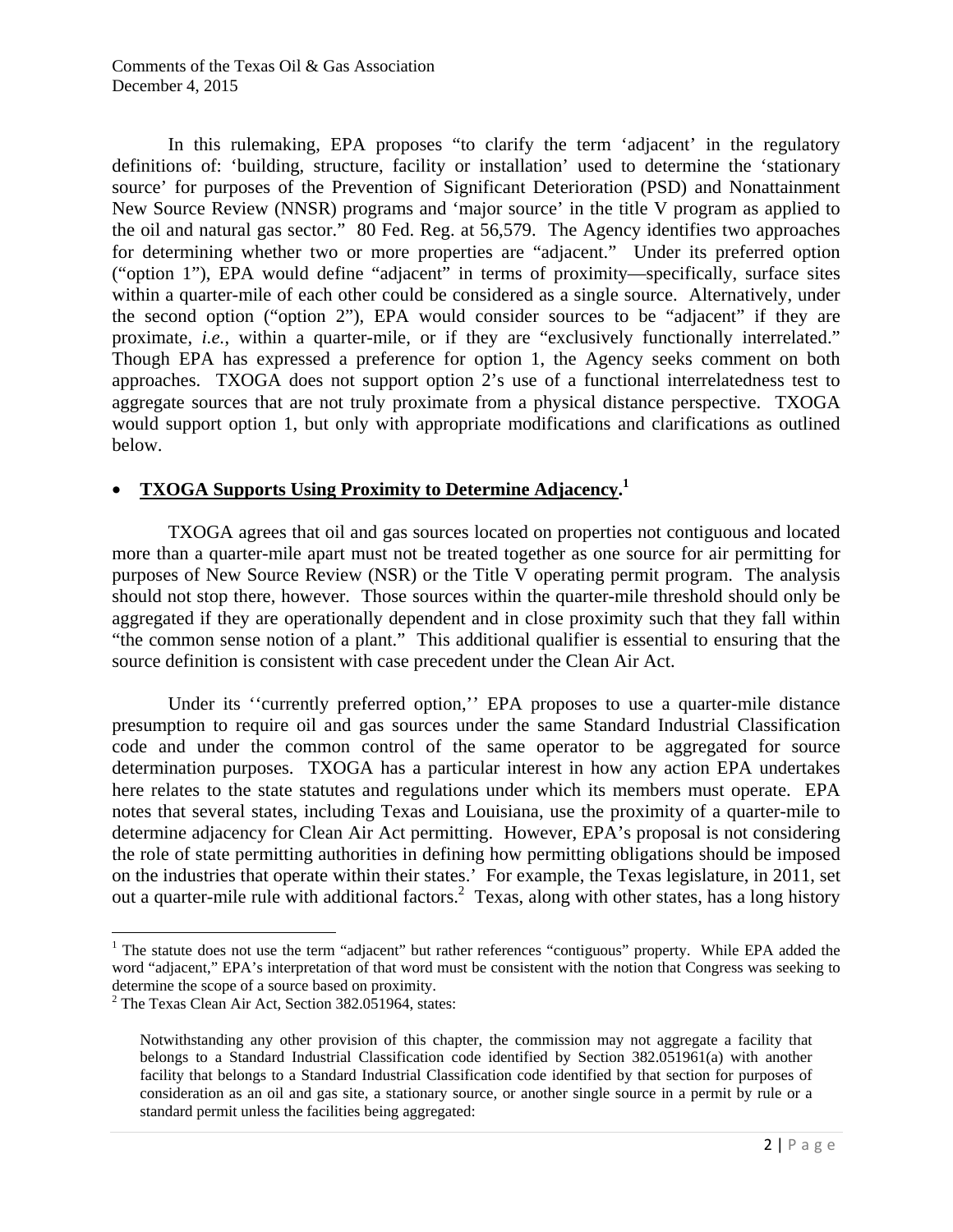of applying the quarter-mile presumption and narrowing it further to incorporate a common sense notion of a plant. This ensures the regulations do not aggregate sources in contravention of the "common sense notion of a plant."

# • **The Source Determination Rule Should be Consistent with Section 112(n)(4) of the Clean Air Act.**

The Agency states that its approach "is similar to that in the NESHAP for this industry, Subpart HH," which limits the "source" for oil and natural gas activities to "the emitting activities at the surface site, and other emitting activities will be considered 'adjacent' if they are proximate." 80 Fed. Reg. at 56,586-87. EPA states its preference for this option on the basis that "a definition that centers on a surface site is familiar to the industry and the regulators." *Id.* at 56,587. TXOGA agrees that the surface site should be used and also recommends that the Agency adopt the same approach applied through Subpart HH to account for unique characteristics of the upstream oil and gas sector.

Congress recognized the importance of stationary source determinations for the oil and gas sector in Section  $112(n)(4)$  of the Act, which provides:

Notwithstanding the provisions of subsection (a) of this section, emissions from any oil or gas exploration or production well (with its associated equipment) and emissions from any pipeline compressor or pump station shall not be aggregated with emissions from other similar units, whether or not such units are in a contiguous area or under common control, to determine whether such units or stations are major sources, and in the case of any oil or gas exploration or production well (with its associated equipment), such emissions shall not be aggregated for any purpose under this section.

42 U.S.C. § 7412 $(n)(4)(A)$  (emphasis added). The statute specifically prohibits aggregation of any emissions from more than one well or station. EPA implemented this statutory provision against aggregation for oil and gas sources in Subpart HH of Part 63, recognizing that "it would not be reasonable to aggregate emissions from surface sites that are located on the same lease but are great distances apart."<sup>3</sup> Thus, under the statute and Subpart HH, no surface site can be aggregated with equipment at another surface site. This limitation is included in the definition of facility in Subpart HH:

(C) is operationally dependent on the facilities being aggregated.

 $\overline{\phantom{a}}$ 

<sup>(1)</sup> are under the control of the same person or are under the control of persons under common control;

<sup>(2)</sup> belong to the same first two-digit major grouping of Standard Industrial Classification codes;

<sup>(3)</sup> are operationally dependent; and

<sup>(4)</sup> are located not more than one-quarter mile from a condensate tank, oil tank, produced water storage tank, or combustion facility that:

<sup>(</sup>A) is under the control of the same person who controls the facilities being aggregated or is under the control of persons under common control;

<sup>(</sup>B) belongs to the same first two-digit major grouping of Standard Industrial Classification codes as the facilities being aggregated; and

<sup>(</sup>emphasis added).

 <sup>64</sup> Fed. Reg. 32,610, 32,618 (Jun. 17, 1999).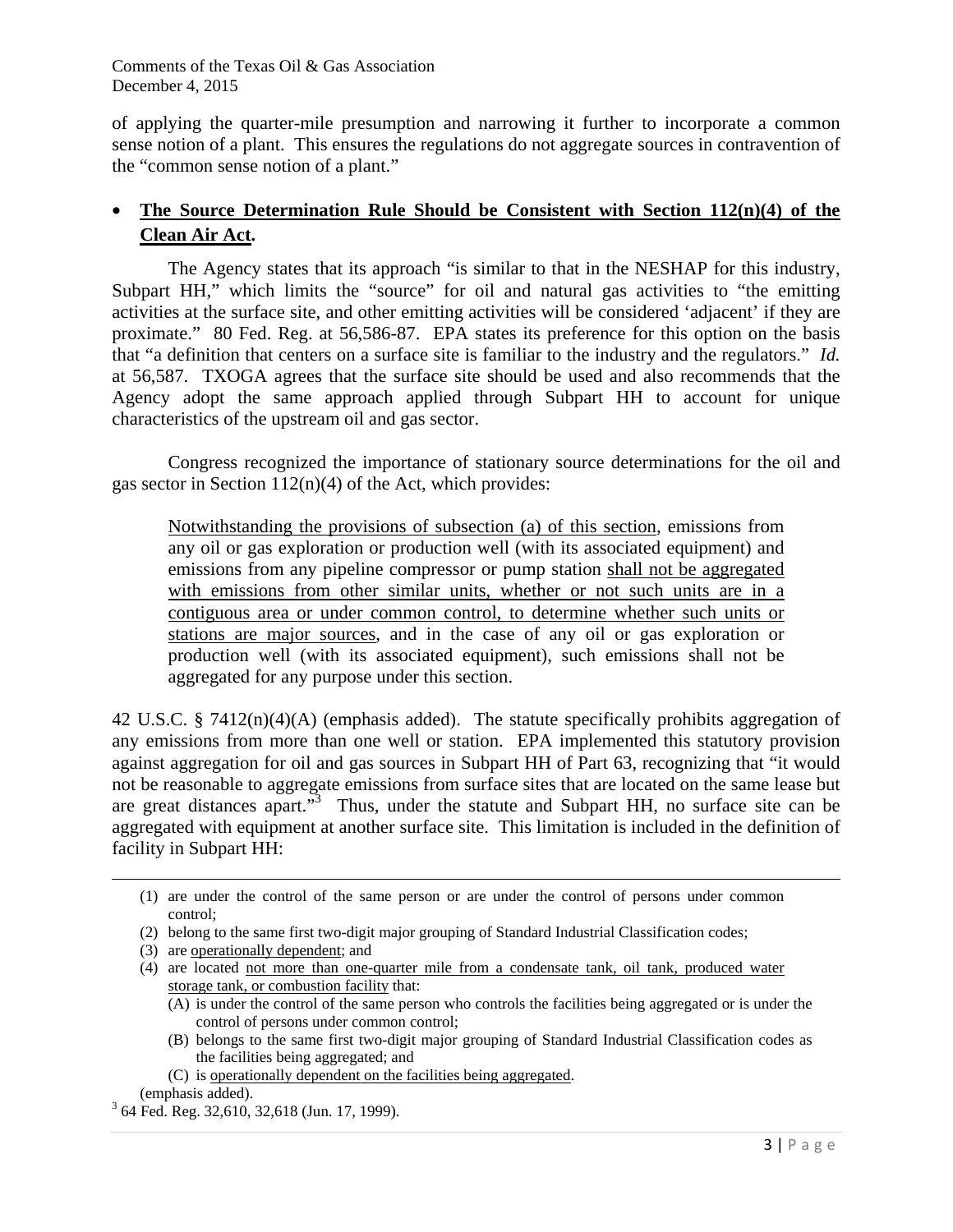$\overline{a}$ 

For the purpose of a major source determination, facility (including a building, structure, or installation) means oil and natural gas production and processing equipment that is located within the boundaries of an individual surface site as defined in this section. Equipment that is part of a facility will typically be located within close proximity to other equipment located at the same facility.

40 C.F.R. § 63.761 (emphasis added).<sup>4</sup> Thus, Congress was concerned with the unique aspects of this industry in evaluating how emissions unit should be aggregated for applicability purposes under the Clean Air Act. It is critical that EPA recognize this intent in its approach to Part 60 by adopting the same approach to maintain consistency with 40 C.F.R. Part 63 subpart HH.

 TXOGA raises this for several reasons, including the fact that EPA proposes to define "well site" in Subpart OOOOa to include remote and centralized tank batteries. We request that EPA clarify that, even if it finalizes a well-site definition that includes tank batteries that are more than a quarter-mile from a well (to which TXOGA objects for reasons outlined in our comments on Subpart OOOOa), wells and tank batteries located more than a quarter-mile apart are not to be aggregated for purposes of PSD and Title V permitting. As discussed above, the statute indicates that a well-site is a single surface site and this should not be changed in the context of PSD and Title V permitting. By including centralized batteries – that clearly serve more than one well – it is unclear at what point EPA would "cut off" the source. TXOGA strongly urges EPA to adopt our recommended changes to the well-site definition, to otherwise to ensure that proximity is the determinative factor in source determinations, and to ensure (as discussed immediately below) that the approach is limited to a common sense notion of a plant.

### • **Any Approach to Source Aggregation Must Comport with the Common Sense Notion of a Plant.**

Within the construct of Option 1 or 2, any EPA approach must be consistent with the direction of the U.S. Court of Appeals for the D.C. Circuit in *Alabama Power Co. v. Costle*, 636 F.2d 323 (D.C. Cir. 1980)*,* which recognized that Congress defined major source to comport with the common sense notion of a plant. As the U.S. Court of Appeals for the Sixth Circuit recognized, "this general principle is clearly meant to *constrain*, rather than enlarge, the EPA's definition of a single stationary source." *Summit Petroleum Corp. v. EPA*, 690 F.3d 733, 750 (6th Cir. 2012) (emphasis added). Otherwise, "with the concept of a 'common sense notion of a plant' construed as facilitating the aggregation of operationally related but physically distant activities, there is little foreseeable limit to the aggregation of emission points spread out literally across the country." *Id.*

 While TXOGA recognizes that EPA has stated it should be disregarded, the concept explicated in the *Wehrum* Memorandum that proximity is the "foremost principle" for source

<sup>&</sup>lt;sup>4</sup> "Surface site" is defined as "any combination of one or more graded pad sites, gravel pad sites, foundations, platforms, or the immediate physical location upon which equipment is physically fixed." 40 C.F.R. § 63.761.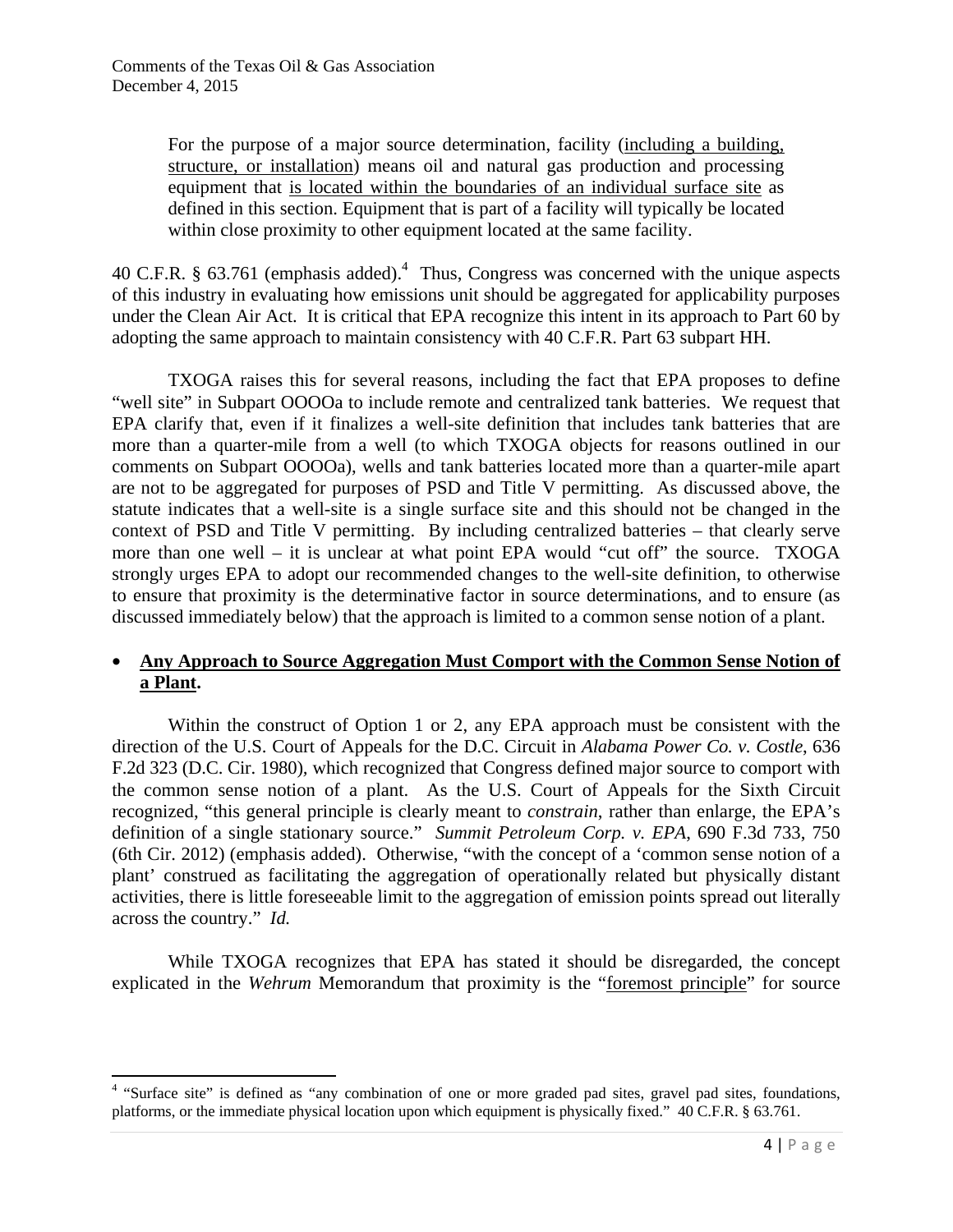determinations is correct and is consistent with the precedent in *Alabama Power* and *Summit Petroleum*. 5

Any revision of the definition of "stationary source" in the PSD and NNSR programs, and "major source" in the Title V program, must not require aggregating emission units in a manner that does not comport with the "common sense notion of a plant."

We are concerned with the potential consequences of a stand-alone quarter of a mile rule, as illustrated by the photographs below. In this photo, the center of each yellow circle is the well around which a quarter-mile border is established. The inner red outline represents the compressor station and the outer red outline represents a quarter-mile perimeter around the compressor station. If daisy-chaining is allowed, wells that are miles apart from one another could potentially be aggregated, which his inappropriate.



One way to help ensure the source definition remains consistent with a common sense notion of plant is to explicitly indicate that daisy-chaining of emissions units/operations is not permitted. Indeed, recognizing that the quarter-mile limitation could potentially result in "daisy-chaining" if blindly applied, EPA requests comment on whether the quarter-mile distance should be used to

 5 Mem. from William L. Wehrum, Acting Assistant Adm'r, to Reg'l Adm'rs I-X (Jan. 12, 2007) *available at* http://www2.epa.gov/sites/production/files/2015-07/documents/oilgas.pdf (Wehrum Memorandum) (emphasis added).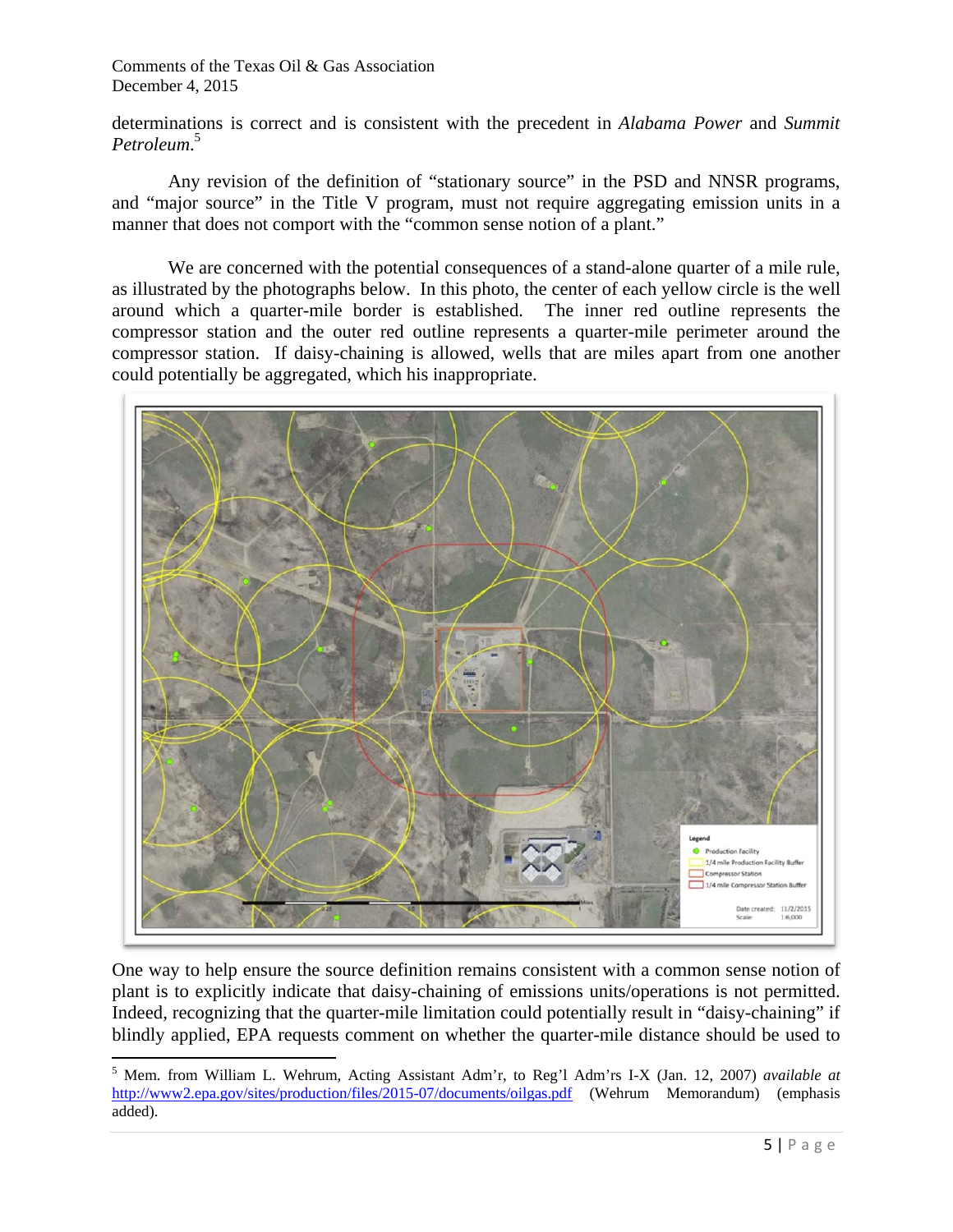determine the boundary of the single source.<sup>6</sup> The Agency appropriately acknowledges states like Louisiana strongly discourage the ''daisy-chaining'' of sources which could all be within a quarter-mile of each other but only connected via one long pipeline or leased road. "Connection" of this sort is not, in and of itself, a basis to aggregate.<sup>7</sup> Still, the proposal does not take a specific position on whether a presumption against daisy-chaining would be part of the EPA final rule.

Any rule must be designed to ensure that sources are not "daisy-chained" together, which would result in some sites within the chain being more than a quarter-mile apart from others while within a quarter-mile of the nearest site. These will necessarily be complex determinations, particularly if there is no limitation based on the common sense notion of a plant. The nature of the oil and gas industry causes equipment to be particularly susceptible to the daisy chaining effect. Producers often have limited input as to location of emission points, and proximity does not necessarily mean that the sites meet the common sense notion of a plant.

Historically, EPA and the states have recognized that interconnections between two sources do not necessarily make all sources connected to those two also part of the same source. In fact, as EPA acknowledges in the proposal, its 1980 rulemaking made clear that the Agency "did not intend 'source' to include activities that are many miles apart along something like a pipeline or transmission line as a single source."8 EPA must design the rule to avoid a change in interpretation of the rules such that creates ambiguity for states and regulated entities.

### • **EPA Should Not Adopt a Definition of "Adjacent" that Includes Consideration of Whether Sources are "Functionally Interrelated."**

EPA should not finalize any version of Option  $2.9$  TXOGA opposes EPA's reliance on functional dependence or functional interrelationships to combine sources. Adjacent does not mean functionally dependent, related, or interrelated. The *Summit Petroleum* court stated that adjacent relates to proximity, holding:

Whether the distance between two facilities enables a given relationship to exist between them is immaterial to the concept of adjacency—it merely answers the question of whether a certain activity can or cannot occur between two locations that were, and will continue to be regardless of whether they host the activity, physically distant or physically adjacent.<sup>10</sup>

The statute and EPA actions from 1980 to 1996 are consistent with adjacent being a further connotation of "contiguous" and not meaning any more than proximate.

 $\overline{\phantom{a}}$ 

<sup>&</sup>lt;sup>6</sup> 80 Fed. Reg. at 56,587.

The test remains whether the operations reflect the common sense notion of a plant.<br><sup>8</sup> 80 Eed, Beg, et 56.581

<sup>&</sup>lt;sup>8</sup> 80 Fed. Reg. at 56,581.

<sup>&</sup>lt;sup>9</sup> EPA opines that the aggregation of oil and gas sources under option 2 might not lead to material environmental improvements because the oil and gas industry air emissions are controlled by NSPS, NESHAP and other applicable standards. TXOGA notes that this conclusion would also apply to option 1. 10 690 F.3d at 743-43.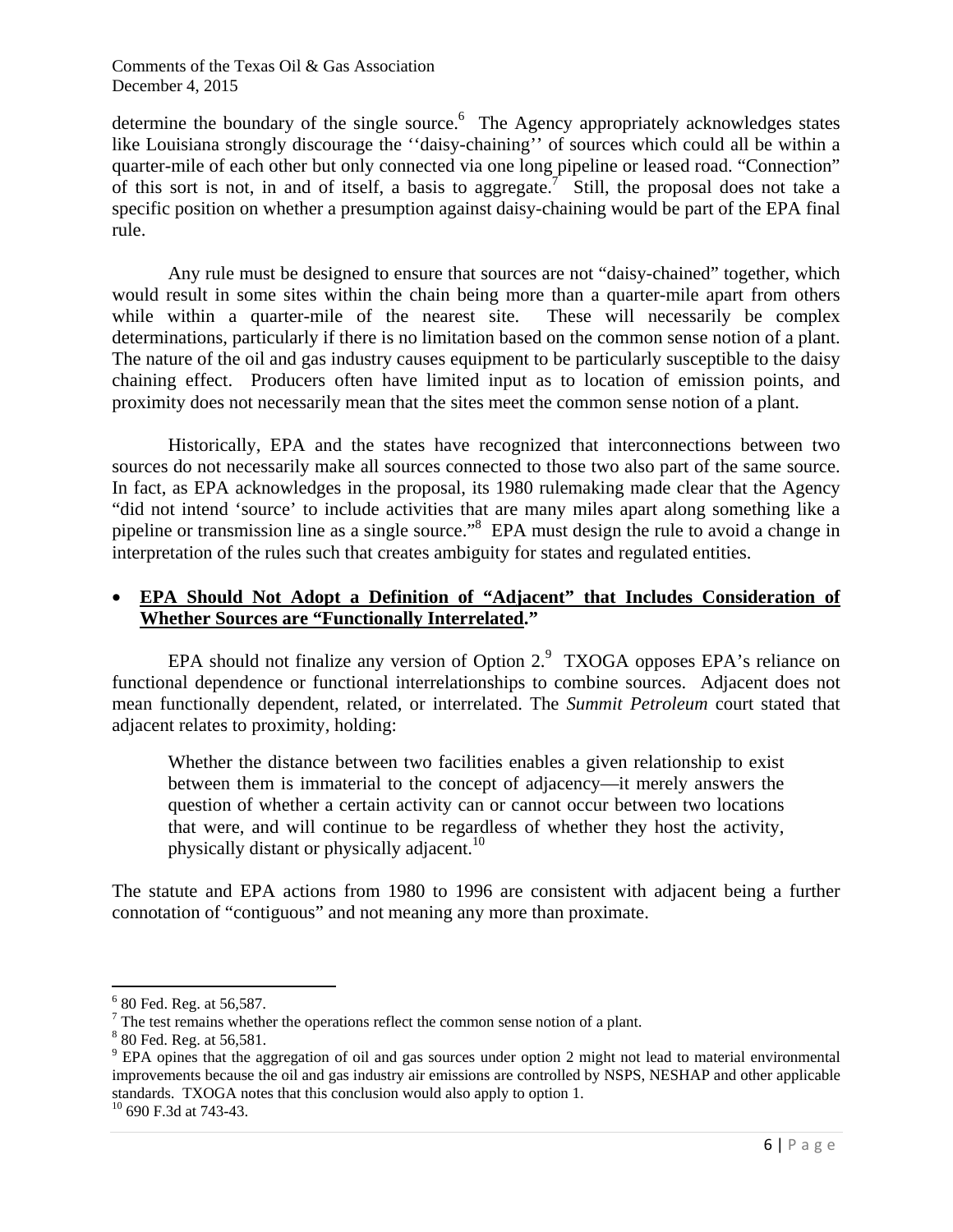$\overline{a}$ 

While EPA properly notes that netting is not available for minor sources, EPA should not rely on netting as a justification for adopting the "functional interrelatedness" test. EPA's concern about the benefits of netting is overstated for oil and gas sources, which rarely use netting to avoid major NSR. Therefore, there is no support in the case law or rule history nor in practical application to support Option 2.

## • **If EPA Adopts an Approach that Expands the Scope of Sources Subject to PSD or Title V as Compared with Historical Source Determinations, The Final Rulemaking Should not Apply Retroactively.**

State permitting authorities, particularly those operating under approved programs, have long performed applicability analyses under PSD and Title V. Indeed, the case-by-case evaluation of what constitutes the source was endorsed as late as 2009 in the McCarthy Memorandum.<sup>11</sup> Whatever approach EPA adopts in this action, it must be applied only prospectively. Most oil and gas well development is not conducted as a single continuous project in a given area. Wells can be drilled sporadically over a period of many years. Initial minor source permitting evaluations occur on a well by well basis because of the sporadic nature of development and because one may not know where and when the next well will be drilled. Thus, at the time of permitting, it is perfectly appropriate and reasonable to permit a well as a minor source. At some point in time during the lifetime of development, a well site may be constructed that is considered adjacent by this rule to an existing well site, tank battery, or compressor station. A retrospective major source determination of an existing site aggregated with a new site could lead inappropriately to enforcement actions for having "constructed" a major source. Owners and operators have justifiably relied on prior determinations and general application of principles regarding source determinations. EPA must not impose a rule with retroactive effect or issue a rule that imposes regulatory obligations on sources in a retroactive manner.

Sources should be entitled to continue to rely on these determinations and not be subject to enforcement actions based on any new interpretation of the term "adjacent." Further, the Agency should honor existing source determinations absent a change that warrants revisiting the source determination. Furthermore, in Indian Country and other areas, where EPA is the permitting authority, the new rule should not apply in a retroactive manner to existing sources to impose any major NSR obligations that did not apply in the absence of the new rule.<sup>12</sup>

\* \* \* \* \*

Please contact me at 202.625.3715 or shannon.broome@kattenlaw.com or Cory Pomeroy at  $512.478.6631$  or cpomeroy@txoga.org.

<sup>&</sup>lt;sup>11</sup> *See* Mem. from Gina McCarthy, Assistant Adm'r, to Reg'l Admr's Regions I-X (Sept. 22, 2009), *available at* http://www2.epa.gov/sites/production/files/2015-07/documents/oilgaswithdrawal.pdf.

<sup>&</sup>lt;sup>12</sup> Importantly, under Section 502(b)(3) of the Clean Air Act, a source has 12 months from the time it becomes subject to Title V to submit a permit application. 42 U.S.C. § 7661a(b)(3); 40 C.F.R. § 70.5. To the extent sources will need to be reclassified, EPA must provide 12 months from the date the final rule is published for sources to apply for Title V permits. The Agency must afford sources with an opportunity to come into compliance with this new interpretation—a process that is necessarily complicated by the states' established interpretations and applications of the source determination rule.